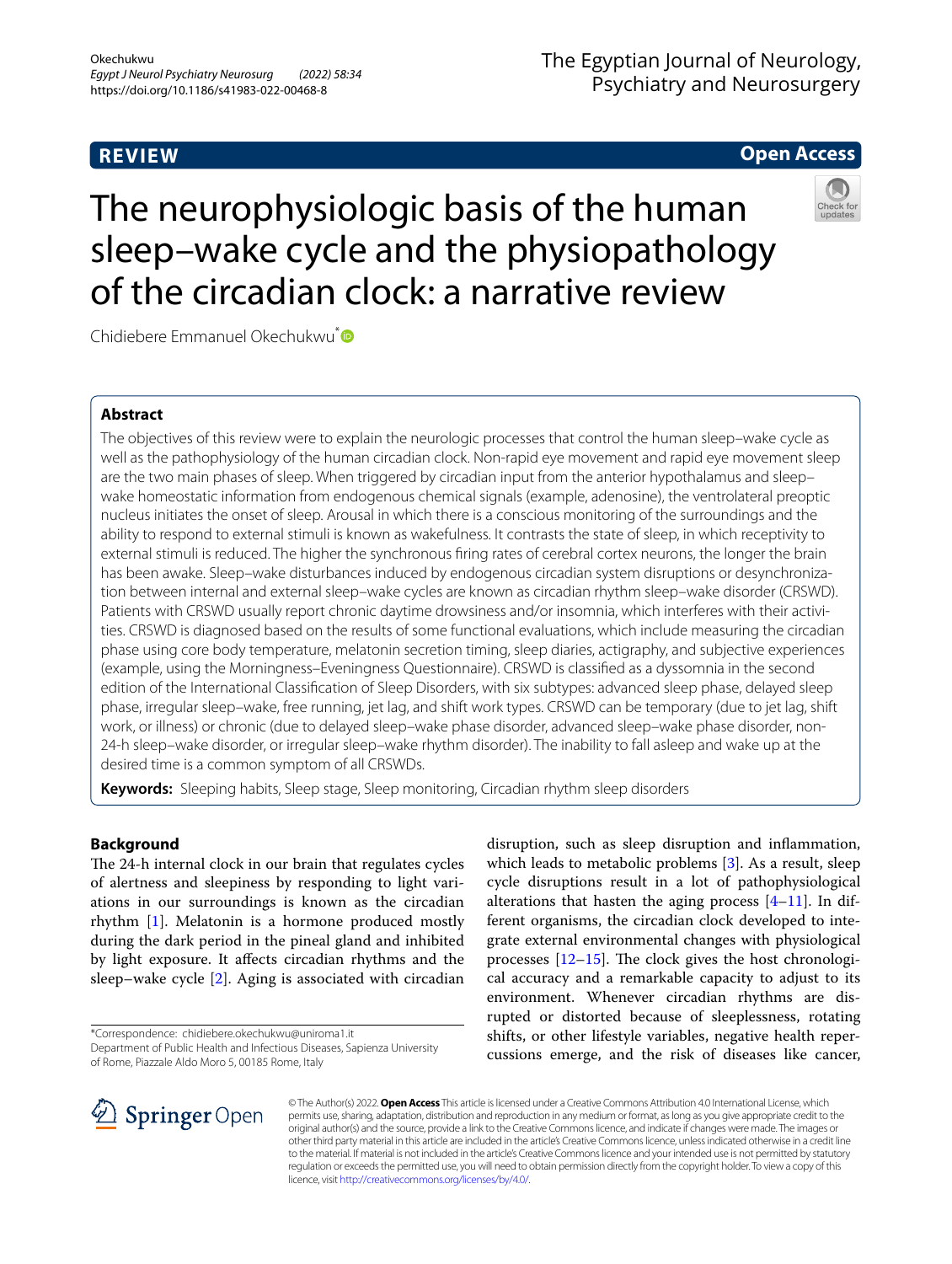cardiovascular disease, and metabolic disorders rises  $[16–18]$  $[16–18]$  $[16–18]$  $[16–18]$ . Although the detrimental effects of circadian rhythm disruption are now commonly recognized, there is still a lack of substantial evidence on how to take full advantage of, or correct, biological timing for medical benefits. The objectives of this narrative review were to explain the neurologic processes that control the human sleep–wake cycle as well as the pathophysiology of the human circadian clock.

#### **Methods for literature search**

Original studies, book chapters, and review articles that reported on the neurologic processes that control the human sleep–wake cycle as well as the pathophysiology of the human circadian clock were searched in the following electronic databases: PubMed, Scopus, and the Web of Science. The following Medical Subject Headings were used to search for articles in the above-mentioned databases: Sleeping Habits, Sleep Stage, Sleep Monitoring, Circadian Rhythm Sleep Disorders. Full articles were assessed, and relevant information was extracted.

#### **The neurophysiology of sleep**

There are two major phases of sleep: non-rapid eye movement (NREM) and rapid eye movement (REM) sleep  $[19]$  $[19]$ . The ventrolateral preoptic nucleus contains gammaaminobutyric acid (GABA) and galanin, and when triggered, initiates the onset of sleep via circadian input from the anterior hypothalamus and sleep–wake homeostatic information from endogenous chemical signals (example, adenosine), which accumulate in proportion to time spent awake [[19\]](#page-5-6). As an individual falls asleep, the electroencephalogram (EEG) primarily changes from a state of high frequency and low voltage waves in the waking state to higher voltage and slower waves signifying NREM sleep. Thereafter, another transition occurs from NREM into REM sleep, characterized by lower voltage and higher frequency action [\[19](#page-5-6)]. Circadian and homeostatic signals are integrated in the diencephalic structures to initiate sleep [[19\]](#page-5-6). Once sleep is initiated, an ultradian oscillator in the mesopontine junction modulates the usual alternation of NREM and REM sleep [[19\]](#page-5-6). During NREM sleep, there is decreased sympathetic tone and increased parasympathetic activity that creates a state of reduced activity [[19](#page-5-6)]. REM sleep is characterized by increased parasympathetic activity and adjusted sympathetic activity [[20\]](#page-5-7). NREM sleep occurs in 3 stages. Stage 1 of NREM sleep is the switch from wakefulness to sleep, which usually lasts less than 10 min; it is a light sleep stage characterized by slow breathing and heartbeats and muscle relaxation [\[21](#page-5-8)]. Stage 2 of NREM sleep is also a light sleep stage, preceding the deep sleep stages of NREM sleep. Breathing and heartbeats become slower,

with more relaxation of muscles and slower brain activity. This stage lasts for about  $30-60$  min [[21\]](#page-5-8). Stage 3 involves deep sleep, where breathing and heartbeats become very slow. In this stage, muscles are relaxed, and brain waves

[[21\]](#page-5-8). REM sleep is the fnal phase of sleep before a new cycle begins. Breathing and heartbeats are faster in this phase, and most dreaming occurs during REM sleep [\[22](#page-5-9)]. NREM sleep is associated with signifcant reductions in blood flow and metabolism, while total blood flow and metabolism in REM sleep is comparable to wakefulness [[22\]](#page-5-9). Growth hormone secretion usually occurs during the frst few hours after sleep onset while thyroid hormone secretion increases later [[22\]](#page-5-9).

are even slower. This stage lasts for about 20 to 40 min

## **Neurophysiology of wakefulness**

Wakefulness is a state of arousal in which there is a conscious surveillance of the environment and the ability to respond to external stimuli [\[23](#page-5-10)]. It juxtaposes the state of sleep in which there is decreased sensitivity to external stimuli  $[23]$ . The longer the brain has been awake, the higher the synchronous fring rates of cerebral cortex neurons. However, after prolonged periods of sleep, both the speed and synchronicity of the neurons' fring are reduced [\[24\]](#page-5-11). Wakefulness reduces glycogen in astrocytes, which delivers energy to neurons, and this is replenished during sleep [\[25\]](#page-5-12). Wakefulness occurs via communication between several neurotransmitters arising in the brainstem and ascending through the midbrain, hypothalamus, thalamus, and basal forebrain [\[26](#page-5-13)]. The posterior hypothalamus contributes importantly to cortical activation that triggers wakefulness [[26\]](#page-5-13). Neural communications involving the posterior hypothalamus control shifts from wakefulness to sleep and vice versa [\[26](#page-5-13)]. Histamine neurons in the tuberomammillary nucleus and adjacent posterior hypothalamus project into the whole brain and impact wake-selective brain networks [[27](#page-5-14)]. Orexin-containing neurons in areas adjacent to histamine neurons project extensively to most brain areas and are linked to arousal  $[28]$  $[28]$ . Orexin insufficiency has been associated with daytime sleepiness and unexpected bouts of sleep [\[29](#page-5-16)]. Orexin and histamine neurons work synchronously to regulate sleep and wakefulness by contributing to wakeful behaviour and wakefulness and cortical activity, respectively [\[30,](#page-5-17) [31](#page-5-18)].

### **Homeostatic regulations of sleep**

Sleep homeostasis occurs during prolonged wakefulness [[32\]](#page-5-19). Sleepiness and sleep tension increase, and when sleep is allowed, adequate duration and volume of sleep are intended to compensate [[32\]](#page-5-19). Adenosine in the basal forebrain is a prominent physiological mediator of sleep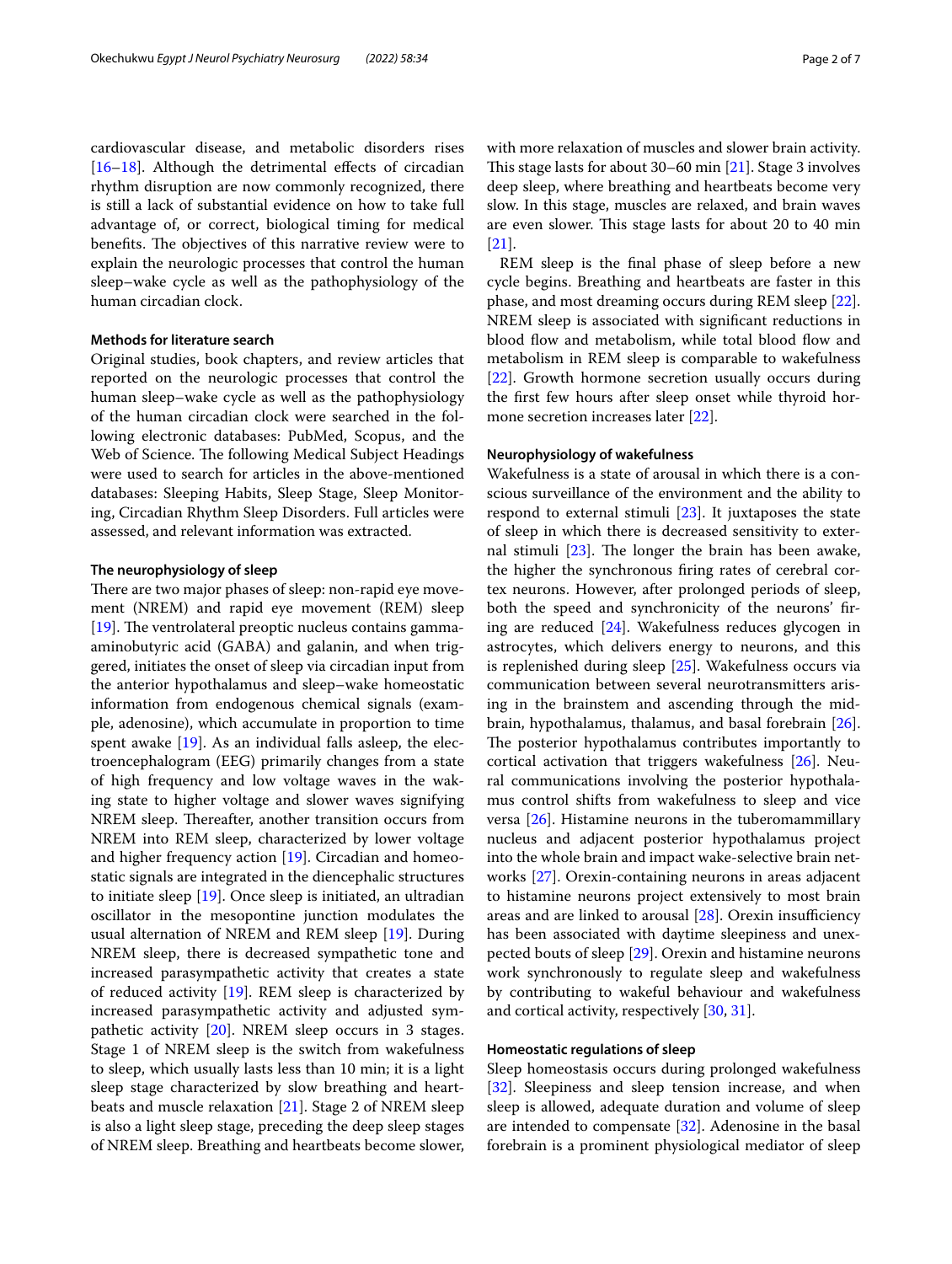homeostasis [\[32](#page-5-19), [33](#page-5-20)]. Adenosine is an endogenous factor produced in neurons and glia by the metabolism of adenosine triphosphate [\[34\]](#page-5-21). Adenosine accumulates in the extracellular space, where it can prompt regulatory actions on the sleep–wakefulness cycle circuits [\[34](#page-5-21)]. Adenosine acts on the purinergic receptors A1 and A2 [[34\]](#page-5-21).

Caffeine, an adenosine receptor antagonist, is a widely used stimulant. Cafeine promotes a state of alertness by centrally blocking adenosine A2A receptor, a G-proteincoupled receptor that is important for regulating myocardial oxygen consumption, coronary blood flow, and central nervous system neurotransmitters [\[34](#page-5-21)]. Nitric oxide, a neuromodulator, is synthesized by inducible nitric oxide synthase in the basal forebrain during prolonged wakefulness [[35](#page-5-22)]. Inducible nitric oxide synthase is produced during infammation, and there is an association between prolonged wakefulness and activation of the immune response  $[36]$  $[36]$ . The influx of histamine, a cortex-activating neurotransmitter, into the basal forebrain increases wakefulness and reduces sleep [\[31–](#page-5-18)[37\]](#page-5-24). Persistent wakefulness lengthens the cycle of neuronal activity in various brain areas and consequently increases energy consumption. During energy depletion, the concentration of adenosine increases [\[38\]](#page-5-25). Sleep homeostasis may be linked to energy exhaustion because of prolonged neuronal activation during prolonged wakefulness [\[38](#page-5-25)]. Recovery sleep after sleep restriction improves less in older animals. Moreover, increases in adenosine, nitric oxide, and lactate concentrations have been found to be blunted in older individuals, signifying that the main regulators of sleep homeostasis and homeostatic sleep responses are afected by aging [\[39](#page-5-26), [40](#page-5-27)].

## **Circadian regulations of the human sleep–wake cycle**

The daily regulation of sleep/wakefulness relies on the circadian clock involving the suprachiasmatic nucleus (SCN) [[41](#page-5-28)]. SCN neuronal activity displays circadian variations. The SCN connects transcription–translation negative feedback loops to generate circadian rhythms in clock gene expression (involving such clock genes as *Per*, *Cry*, and *Bmal1*) within a period of approximately 24 h [[42,](#page-5-29) [43](#page-5-30)].

The electrical activity of the SCN is higher during daytime and lower at night [\[44\]](#page-5-31). Neurotransmitters and hormonal factors control the circadian rhythm in the SCN. For example, the endogenous rhythm of melatonin secretion, a hormone synthesized and secreted by the pineal gland at night under dark conditions, is harmonized by the SCN and attuned to light/dark cycles. More specifcally, blue light (460–480 nm) is capable of suppressing melatonin biosynthesis during the night [\[45](#page-5-32)]. However, a key physiological role of melatonin is to carry information regarding the daily cycle of light and darkness to body structures  $[45]$  $[45]$  $[45]$ . This information is utilized for the harmonization of physiological activities that react to adjustments during the period of exposure to light [\[45](#page-5-32)]. SCN neurons project to specifc brain regions, including the sub-paraventricular region and dorsomedial nucleus of the hypothalamus, to control multiple physiological activities. SCN neurons also contribute importantly to the regulation of sleep and wakefulness [[46\]](#page-5-33). The sleep–wake cycle progresses from intervals of wakefulness to NREM sleep to REM sleep. Each alertness stage refects functioning in several neuronal systems, including the mesolimbic dopamine system [\[47](#page-5-34)]. Activating neurons containing glutamatergic nitric oxide synthase 1 promotes wakefulness via projections to the nucleus accumbens, and the lateral hypothalamus,

whereas lesioning glutamate cells decreases the initiation of wakefulness [\[47](#page-5-34)]. However, activation of GABAergic neurons in the ventral tegmental area promotes longlasting non-REM-like sleep resembling sedation, whereas lesioning these neurons promotes wakefulness [\[48](#page-5-35)].

A two-process model has been posited for the regulation of sleep and wakefulness. These processes  $(S \text{ and } C)$ are powered by homeostatic mechanisms and the circadian clock, respectively [[49\]](#page-5-36). More specifcally, process S signifes sleep pressure, which rises as a function of the duration of wakefulness, whereas process C is regulated by the circadian clock, and it relies on the cycle of circadian rhythms in the body [\[49\]](#page-5-36).

# **Pathophysiological processes associated with sleep deprivation and an altered circadian clock**

Sleep disorders are very common in the global population, and many people who sufer from them go undiagnosed and untreated [\[50](#page-5-37)]. A variety of factors, including lifestyle, physiological, psychological, and genetic factors, have been linked to sleep disorders [\[50](#page-5-37)]. Sleep–wake cycle disruptions frequently have an impact on mental health [[51\]](#page-5-38). Disruptions in sleep may be precursors to neurodegenerative diseases [\[52](#page-5-39)].During normal aging, sleep changes include decreases in total sleep time, REM sleep, and deep NREM sleep, as well as increases in time spent in light NREM phases [\[53](#page-5-40)].

However, some oscillatory patterns of sleep alterations mostly decrease slow wave activity and spindle density. Alteration in slow oscillation-sleep spindle coupling and theta-gamma coupling are linked to biomarkers of Alzheimer's disease. Sleep irregularities are associated with amyloid beta and tau protein, suggesting that sleep disruption might refect early symptoms of Alzheimer's disease [[53](#page-5-40)].

Genes also play an important role in the pathogenesis of sleep disorders [[54\]](#page-5-41). A mutation in *hPer2*, a human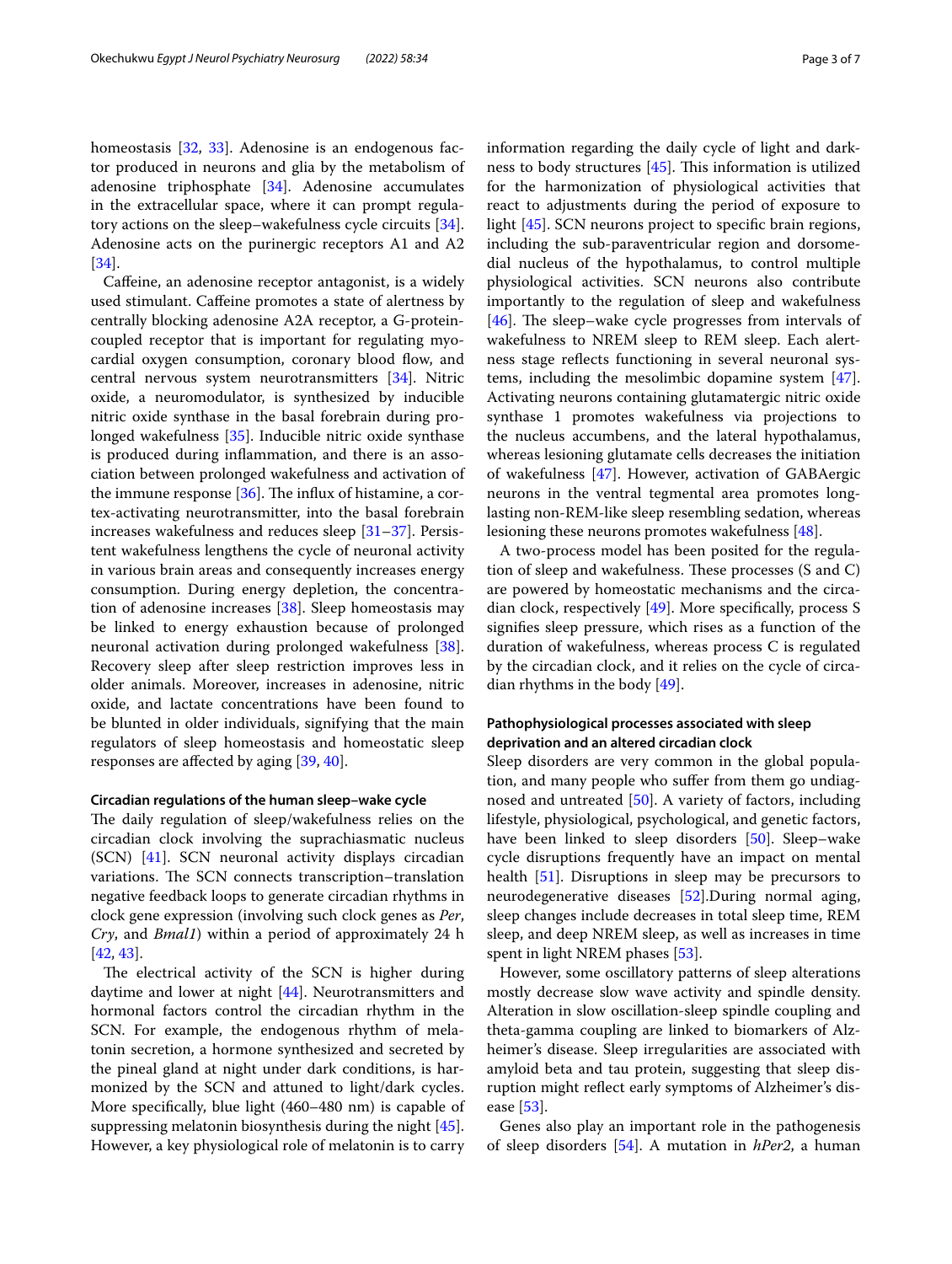Period gene essential for resetting the central clock in response to light, is linked to familial advanced sleep phase syndrome, an autosomal dominant ailment with early morning waking and early sleep times [[55](#page-5-42)]. Some regulators of gene expression (methylases and acetylases, core clock genes, and ribosomal proteins) are afected by sleep disruption [[56\]](#page-5-43).

Mistimed sleep disrupts circadian regulation of the human transcriptome by altering molecular processes of the circadian rhythm system. Proper sleep timing may thus help to organize the human transcriptome's temporal organization [\[56](#page-5-43)]. In one study, four days of simulated night shifts diminished temporal coordination between the human circadian transcriptome and external environment, providing insight into mechanisms underlying unfavourable health impacts linked to night shift work [[57\]](#page-5-44). Rhythmic metabolites are misaligned relative to the endogenous circadian system during night shifts, and this could be a factor underling poor metabolic health among shift workers [\[58](#page-6-0)]. Given that sleep and mood disorders have been associated with poor performance among healthcare workers [[59](#page-6-1)], mechanistic insight may help intervention development.

#### **Classifcation of circadian rhythm sleep–wake disorders**

Circadian rhythm sleep–wake disorder (CRSWD) is defned as sleep–wake disturbances caused by endogenous circadian system disruptions or desynchronization between internal and external sleep–wake rhythms [\[60](#page-6-2)]. CRSWD patients frequently complain of chronic excessive daytime sleepiness and/or insomnia, which interferes with their activities  $[60]$  $[60]$ . The diagnosis of CRSWD is based on the outcome of some functional assessments that involve assessing the circadian phase using core body temperature, timing of melatonin secretion, sleep diaries, actigraphy, and subjective experiences (example, using the Morningness–Eveningness Questionnaire) [[61\]](#page-6-3). Treatment may include personalized sleep scheduling, circadian phase shifting/clock resetting, and/or the use of hypnotics and stimulant drugs [[61\]](#page-6-3). Epidemiological studies suggest that up to 3% of the global adult population experiences CRSWD [\[62\]](#page-6-4). An estimated 10% of adults and 16% of adolescents with reported cases of sleep disruption may have a delay in the sleep–wake cycle of about 3–6 h later than desired  $[62]$  $[62]$ . The second edition of the International Classifcation of Sleep Disorders classifes CRSWD as a dyssomnia, with six subtypes including advanced sleep phase, delayed sleep phase, irregular sleep–wake, free running, jet lag, and shift work types [[63\]](#page-6-5). CRSWD can also be transient (caused by jet lag, shift work, or illness) or chronic (caused by delayed sleep–wake phase disorder (DSWPD), advanced sleep– wake phase disorder (ASWPD), non-24-h sleep–wake disorder (N24SWD), and irregular sleep–wake rhythm disorder (ISWRD)  $[64]$  $[64]$  $[64]$ . The major proven feature of all CRSWDs is the inability to fall asleep and wake up at the desired time [\[64](#page-6-6)]. It is considered that CRSWDs evolve from problems with internal biological clocks and/or misalignment between the circadian timing system and the external 24-h environment [[65\]](#page-6-7).

DSWPD is a common CRSWD. While widespread, it represents a small fraction of severe insomnia. Individuals who are affected report difficulty falling asleep and waking up during normal working hours [[66\]](#page-6-8). Approximately 10% of individuals with insomnia who have sought treatment in hospitals have DSWPD [[17\]](#page-5-45). Higher percentages have been reported based on surveys and telephone sampling. Integrated skewed and unbiased measures estimate the prevalence of DSWPD among the global population to be  $0.13-3.1\%$  [[67](#page-6-9)]. DSWPD is more prevalent in girls than in boys [\[68\]](#page-6-10).

ASWPD is characterized by persistent early evening sleep onset and early morning awakening, although the condition of awakening earlier than anticipated is common among older adults  $[69]$  $[69]$ . The prevalence of ASWPD has been estimated to range from 0.25 to 7% [[70\]](#page-6-12). An advanced sleep phase phenotype was found among 0.33% of patients registered in a sleep clinic, and an estimated 1 in 2500 patients evaluated for sleep disorder has ASWPD [[71\]](#page-6-13).

N24SWD is a cyclic, often devastating CRSWD characterized by severe difficulties sleeping on a 24-h schedule [[72\]](#page-6-14). Individuals isolated from a 24-h light–dark cycle exhibit sleep–wake cycles diferent from 24 h [\[72](#page-6-14)]. N24SWD is more common among totally blind individuals because of the lack of light information reaching the circadian pacemaker in the hypothalamus [\[72](#page-6-14)]. N24SWD is unusual among sighted individuals. It has been associated with delayed sleep–wake rhythm disorder or mental disorders [\[72](#page-6-14)].

ISWRD is a circadian rhythm disorder characterized by multiple bouts of sleep within a 24-h period [\[73](#page-6-15)]. Individuals report symptoms of insomnia, including difficulty either falling or remaining asleep, and daytime excessive sleepiness [\[73](#page-6-15)]. ISWRD is associated with neurological illnesses. It is usually diagnosed among children with neurodevelopmental disorders, patients with neuropsychiatric disorders, and, most usually, older adults with neurodegenerative disorders [[73](#page-6-15)].

# **Potential risk factors for circadian rhythm sleep–wake disorders**

Genetic infuences contribute signifcantly to nearly all types of CRSWD, including DSWPD [[74\]](#page-6-16). A length polymorphism in *hPer3* has been associated with severe diurnal preference [\[75\]](#page-6-17). A polymorphism of the gene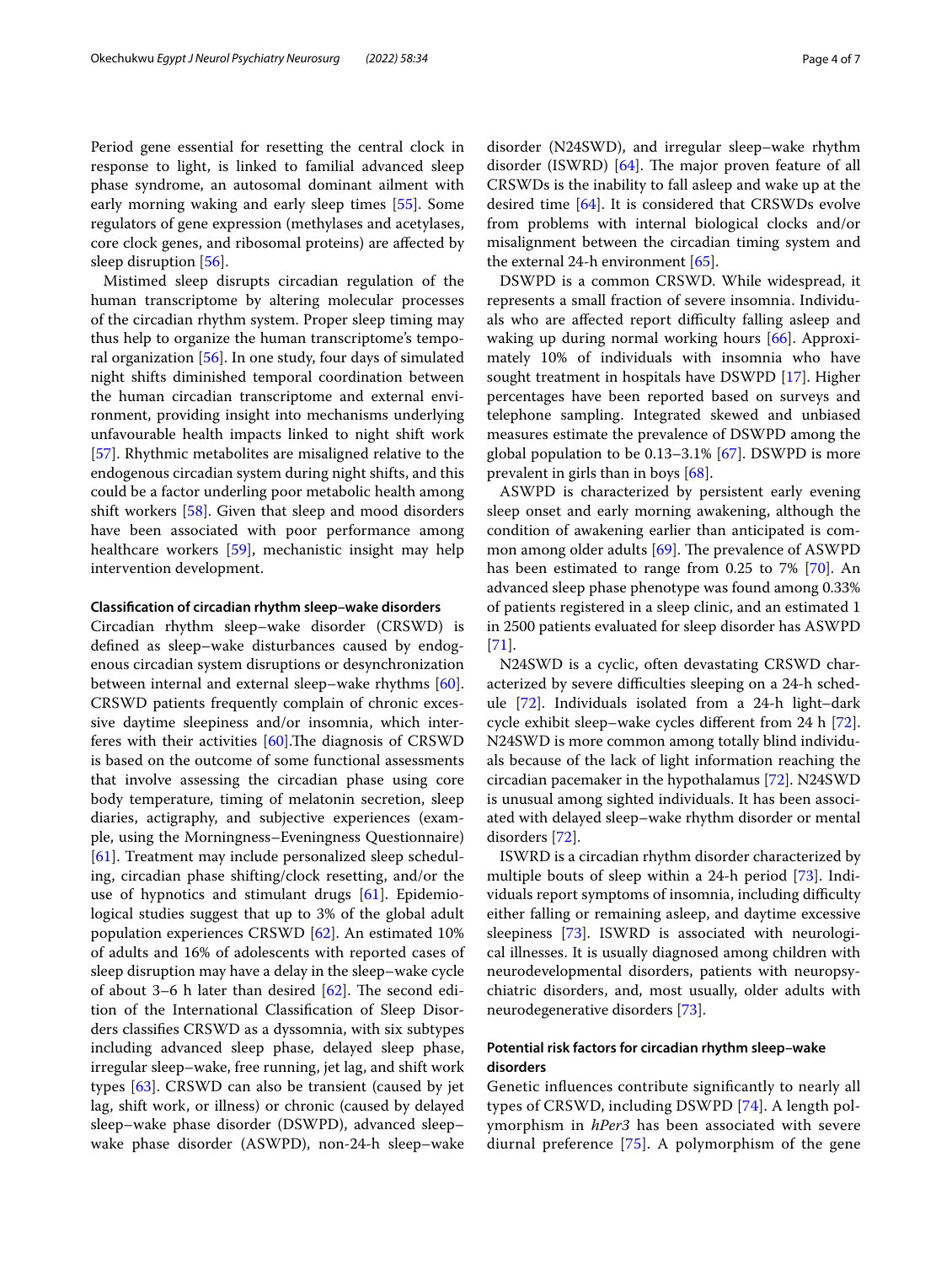coding for arylalkylamine N-acetyltransferase and the leucocyte antigen DR1 have been linked to DSWPD in small studies [\[76](#page-6-18)]. Individuals with neurodegenerative disorders (Alzheimer's, Parkinson's, or Huntington's disease) are more likely to experience ISWRD [[77\]](#page-6-19). Blindness or visual impairment is a major risk factor for N24SWD given defciencies in light perception [[78\]](#page-6-20). The presence of artificial light, noisy environments, and higher room temperatures may impair sleep quality and are vital factors to consider in the management of sleep disorders [[79](#page-6-21)]. Trans-meridian travel predisposes fight attendants to jet lag, a consequence of circadian misalignment that occurs after crossing time zones quickly and outpacing the circadian clock [\[80](#page-6-22)].

In addition to genetic factors, physiological and behavioural factors contribute to CRSWD. Changes in sensitivity contribute to the vulnerability of developing CRSWD [[81\]](#page-6-23). Zeitgebers are normal, occurring events functioning as time cues to help regulate the circadian rhythm and thus maintain the sleep–wake cycle [[82](#page-6-24)]. Zeitgebers such as light, eating, and physical activity provide feedback to the circadian clock [[82](#page-6-24)]. However, distorted, or disrupted sensitivity to zeitgebers may increase the risk of CRSWD  $[83]$  $[83]$ . The habitual intake of psychoactive substances (example, cafeine) at night may prolong sleep latency, reduce total sleep time, impair sleep efficiency, and worsen perceived sleep quality [[84\]](#page-6-26). Night-shift work also increases the likelihood of experiencing CRSWD because it can disrupt the synchronous relationship between the body's internal clock and the environment [[85\]](#page-6-27).

# **Summary of the clinical features of circadian rhythm sleep–wake disorders**

Insomnia, daytime somnolence, sleep disturbances, poor sleep quality, depression, poor concentration, decreased job performance, headaches, reduced cognitive function, and poor coordination are common symptoms of CRSWDs [\[86–](#page-6-28)[88\]](#page-6-29). According to the third edition of the International Classifcation of Sleep Disorders, insomnia is described as a problem with either initiating sleep, maintaining sleep continuity, or experiencing poor sleep quality [[89\]](#page-6-30). Despite advances in the clinical management of CRSWDs, clinical diagnosis of circadian disruption remains complex [[90](#page-6-31)]. Diagnostic specifcation involves analysing fuctuations of plasma melatonin levels over time, necessitating sequential sampling, typically in the evening and in dim light [[90\]](#page-6-31). However, blood assays have been merged with computational techniques to detect markers of circadian timing, providing accurate assessment of circadian phases [[90](#page-6-31)].

# **Conclusions**

Humans' sleep is characterized by a loss of consciousness and a condition of absolute inertia in a supine position with the eyes closed. The suppression of activity in the ascending arousal systems is necessary for the onset and continuation of sleep. The inhibitory neurons of the ventrolateral preoptic region are responsible for this. CRSWDs are a subset of sleep disorders that are characterized by changes in the circadian system, its synchronization processes, or a lack of alignment of the internal circadian rhythm with the surrounding environment. The primary sleep period is either earlier or later than expected, is irregular from day to day, and/or sleep occurs at the wrong chronological period in CRSWDs. Dysregulation may occur at the SCN, resulting in rhythm mistiming.

#### **Abbreviations**

ASWPD: Advanced sleep-wake phase disorder; CRSWD: Circadian rhythm sleep-wake disorder; DSWPD: Delayed sleep-wake phase disorder; GABA: Gamma-aminobutyric acid; ISWRD: Irregular sleep-wake rhythm disorder; N24SWD: Non-24-h sleep wake disorder; NREM: Non-rapid eye movement; REM: Rapid eye movement sleep; SCN: Suprachiasmatic nucleus.

#### **Acknowledgements**

None.

#### **Authors' contributions**

The author did the literature search, wrote the manuscript, drafted the manuscript, and revised the manuscript critically. The author read and approved the final manuscript.

#### **Funding**

This study received no funding.

#### **Availability of data and materials**

Not applicable.

#### **Declarations**

**Ethics approval and consent to participate** Not applicable.

# **Consent for publication**

Not applicable.

#### **Competing interests**

The author declares that he has no competing interests.

Received: 29 September 2021 Accepted: 4 March 2022 Published online: 18 March 2022

#### **References**

- <span id="page-4-0"></span>Reddy S, Reddy V, Sharma S. Physiology, circadian rhythm. In: StatPearls. Treasure Island (FL): StatPearls Publishing; 2021. p. 1.
- <span id="page-4-1"></span>2. Nishimon S, Nishino N, Nishino S. Advances in the pharmacological management of non-24-h sleep-wake disorder. Expert Opin Pharmacother. 2021;22(8):1039–49.
- <span id="page-4-2"></span>3. Cardinali DP. Melatonin and healthy aging. Vitam Horm. 2021;115:67–88.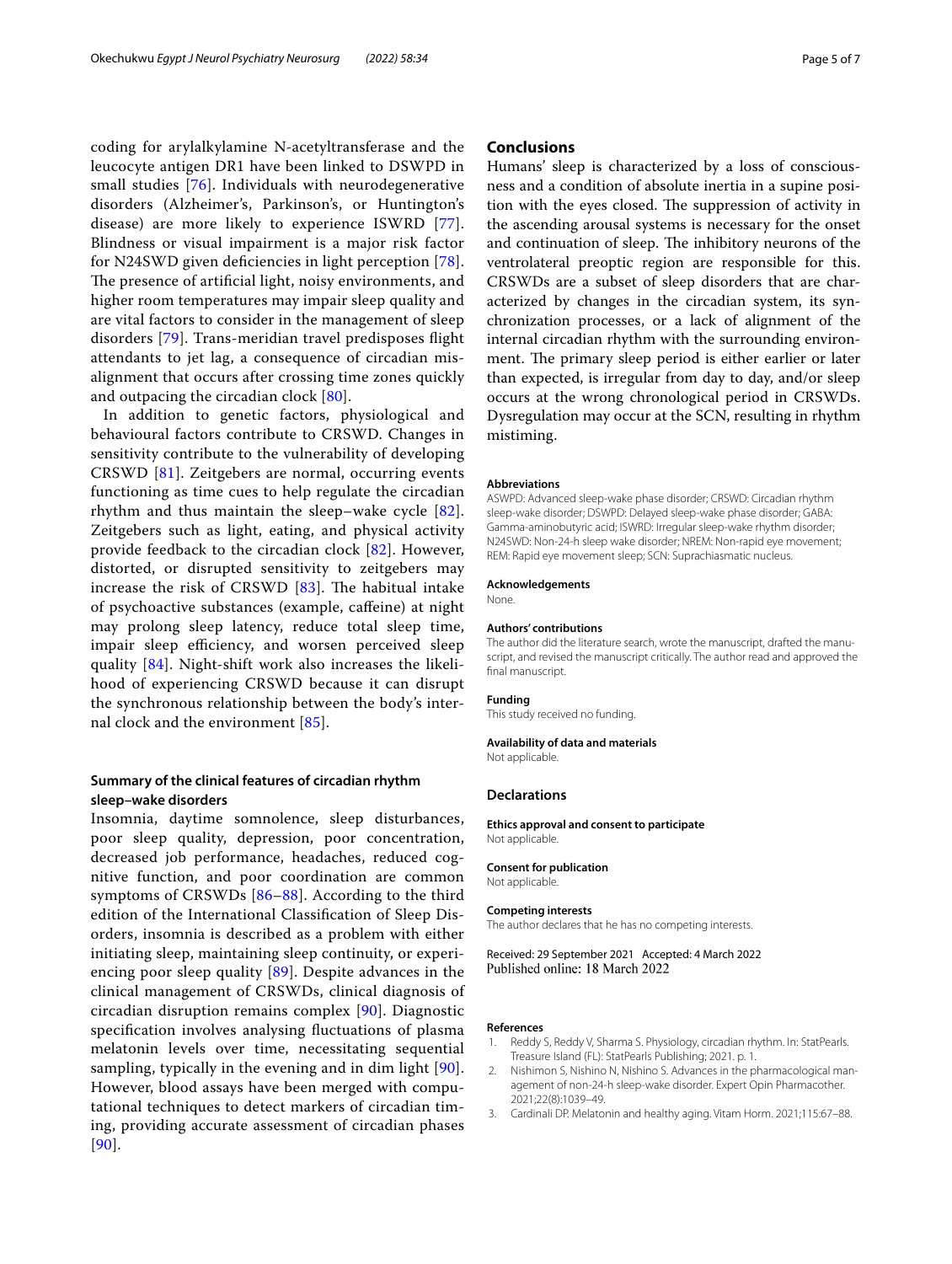- <span id="page-5-0"></span>4. Ramirez AVG, Filho DR, de Sá LBPC. Melatonin and its relationships with diabetes and obesity: a literature review. Curr Diabetes Rev. 2021;17(7):e072620184137.
- 5. Jin Y, Choi YJ, Heo K, Park SJ. Melatonin as an oncostatic molecule based on its anti-aromatase role in breast cancer. Int J Mol Sci. 2021;22(1):438.
- 6. Kurhaluk N. Alcohol and melatonin. Chronobiol Int. 2021;38(6):785–800.
- 7. Colin-Gonzalez AL, Aguilera G, Serratos IN, Escribano BM, Santamaria A, Tunez I. On the relationship between the light/dark cycle, melatonin and oxidative stress. Curr Pharm Des. 2015;21(24):3477–88.
- 8. Pandi-Perumal SR, BaHammam AS, Brown GM, Spence DW, Bharti VK, Kaur C, et al. Melatonin antioxidative defense: therapeutical implications for aging and neurodegenerative processes. Neurotox Res. 2013;23(3):267–300.
- 9. Baburina Y, Lomovsky A, Krestinina O. Melatonin as a potential multitherapeutic agent. J Pers Med. 2021;11(4):274.
- 10. Moloudizargari M, Moradkhani F, Hekmatirad S, Fallah M, Asghari MH, Reiter RJ. Therapeutic targets of cancer drugs: modulation by melatonin. Life Sci. 2021;267:118934.
- <span id="page-5-1"></span>11. Oishi A, Gbahou F, Jockers R. Melatonin receptors, brain functions, and therapies. Handb Clin Neurol. 2021;179:345–56.
- <span id="page-5-2"></span>12. Ruan W, Yuan X, Eltzschig HK. Circadian rhythm as a therapeutic target. Nat Rev Drug Discov. 2021;20(4):287–307.
- 13. Ohdo S. Chronotherapeutic strategy: rhythm monitoring, manipulation and disruption. Adv Drug Deliv Rev. 2010;62(9–10):859–75.
- 14. Kelly RM, Healy U, Sreenan S, McDermott JH, Coogan AN. Clocks in the clinic: circadian rhythms in health and disease. Postgrad Med J. 2018;94(1117):653–8.
- <span id="page-5-3"></span>15. Pitsillou E, Liang J, Hung A, Karagiannis TC. The circadian machinery links metabolic disorders and depression: a review of pathways, proteins and potential pharmacological interventions. Life Sci. 2021;265:118809.
- <span id="page-5-4"></span>16. Gyorik D, Eszlari N, Gal Z, Gal Z, Torok D, Baksa D, et al. Every night and every morn: efect of variation in CLOCK gene on depression depends on exposure to early and recent stress. Front Psychiatry. 2021;12:687487.
- <span id="page-5-45"></span>17. Borrmann H, McKeating JA, Zhuang X. The circadian clock and viral infections. J Biol Rhythms. 2021;36(1):9–22.
- <span id="page-5-5"></span>18. Tamaru T, Takamatsu K. Circadian modifcation network of a core clock driver BMAL1 to harmonize physiology from brain to peripheral tissues. Neurochem Int. 2018;119:11–6.
- <span id="page-5-6"></span>19. Pace-Schott EF, Hobson JA. The neurobiology of sleep: genetics, cellular physiology and subcortical networks. Nat Rev Neurosci. 2002;3(8):591–605.
- <span id="page-5-7"></span>20. Schwartz JR, Roth T. Neurophysiology of sleep and wakefulness: basic science and clinical implications. Curr Neuropharmacol. 2008;6(4):367–78.
- <span id="page-5-8"></span>21. McCarley RW. Neurobiology of REM and NREM sleep. Sleep Med. 2007;8(4):302–30.
- <span id="page-5-9"></span>22. Colten HR, Altevogt BM, Institute of Medicine (US) Committee on Sleep Medicine and Research, eds. Sleep disorders and sleep deprivation: an Unmet Public Health Problem. Washington (DC): National Academies Press (US); 2006.
- <span id="page-5-10"></span>23. Miller DB, O'Callaghan JP. The pharmacology of wakefulness. Metabolism. 2006;55(10 Suppl 2):S13–9.
- <span id="page-5-11"></span>24. Vyazovskiy VV, Olcese U, Lazimy YM, Faraguna U, Esser SK, Williams JC, et al. Cortical fring and sleep homeostasis. Neuron. 2009;63(6):865–78.
- <span id="page-5-12"></span>25. Benington JH, Heller HC. Restoration of brain energy metabolism as the function of sleep. Prog Neurobiol. 1995;45(4):347–60.
- <span id="page-5-13"></span>26. Brown RE, Basheer R, McKenna JT, Strecker RE, McCarley RW. Control of sleep and wakefulness. Physiol Rev. 2012;92(3):1087–187.
- <span id="page-5-14"></span>27. Takahashi K, Lin JS, Sakai K. Neuronal activity of histaminergic tuberomammillary neurons during wake-sleep states in the mouse. J Neurosci. 2006;26(40):10292–8.
- <span id="page-5-15"></span>28. Hirano A, Hsu PK, Zhang L, Xing L, McMahon T, Yamazaki M, et al. DEC2 modulates orexin expression and regulates sleep. Proc Natl Acad Sci U S A. 2018;115(13):3434–9.
- <span id="page-5-16"></span>29. Chemelli RM, Willie JT, Sinton CM, Elmquist JK, Scammell T, Lee C, et al. Narcolepsy in orexin knockout mice: molecular genetics of sleep regulation. Cell. 1999;98(4):437–51.
- <span id="page-5-17"></span>30. Anaclet C, Parmentier R, Ouk K, Guidon G, Buda C, Sastre JP, et al. Orexin/hypocretin and histamine: distinct roles in the control of wakefulness demonstrated using knock-out mouse models. J Neurosci. 2009;29(46):14423–38.
- <span id="page-5-18"></span>31. Zant JC, Rozov S, Wigren HK, Panula P, Porkka-Heiskanen T. Histamine release in the basal forebrain mediates cortical activation through cholinergic neurons. J Neurosci. 2012;32(38):13244–54.
- <span id="page-5-19"></span>32. Huang ZL, Zhang Z, Qu WM. Roles of adenosine and its receptors in sleep-wake regulation. Int Rev Neurobiol. 2014;119:349–71.
- <span id="page-5-20"></span>33. Peng W, Wu Z, Song K, Zhang S, Li Y, Xu M. Regulation of sleep homeostasis mediator adenosine by basal forebrain glutamatergic neurons. Science. 2020;369(6508):eabb0556.
- <span id="page-5-21"></span>34. Landolt HP. Sleep homeostasis: a role for adenosine in humans? Biochem Pharmacol. 2008;75(11):2070–9.
- <span id="page-5-22"></span>35. Kalinchuk AV, Lu Y, Stenberg D, Rosenberg PA, Porkka-Heiskanen T. Nitric oxide production in the basal forebrain is required for recovery sleep. J Neurochem. 2006;99(2):483–98.
- <span id="page-5-23"></span>36. Kalinchuk AV, Stenberg D, Rosenberg PA, Porkka-Heiskanen T. Inducible and neuronal nitric oxide synthases (NOS) have complementary roles in recovery sleep induction. Eur J Neurosci. 2006;24(5):1443–56.
- <span id="page-5-24"></span>37. Kárpáti A, Yoshikawa T, Naganuma F, Matsuzawa T, Kitano H, Yamada Y, et al. Histamine  $H_1$  receptor on astrocytes and neurons controls distinct aspects of mouse behaviour. Sci Rep. 2019;9(1):16451.
- <span id="page-5-25"></span>38. Wigren HK, Schepens M, Matto V, Stenberg D, Porkka-Heiskanen T. Glutamatergic stimulation of the basal forebrain elevates extracellular adenosine and increases the subsequent sleep. Neuroscience. 2007;147(3):811–23.
- <span id="page-5-26"></span>39. Rytkönen KM, Wigren HK, Kostin A, Porkka-Heiskanen T, Kalinchuk AV. Nitric oxide mediated recovery sleep is attenuated with aging. Neurobiol Aging. 2010;31(11):2011–9.
- <span id="page-5-27"></span>40. Wigren HK, Rytkönen KM, Porkka-Heiskanen T. Basal forebrain lactate release and promotion of cortical arousal during prolonged waking is attenuated in aging. J Neurosci. 2009;29(37):11698–707.
- <span id="page-5-28"></span>41. Ono D, Yamanaka A. Hypothalamic regulation of the sleep/wake cycle. Neurosci Res. 2017;118:74–81.
- <span id="page-5-29"></span>42. Belle MDC, Diekman CO. Neuronal oscillations on an ultra-slow timescale: daily rhythms in electrical activity and gene expression in the mammalian master circadian clockwork. Eur J Neurosci. 2018;48(8):2696–717.
- <span id="page-5-30"></span>43. Tamanini F, Yagita K, Okamura H, van der Horst GT. Nucleocytoplasmic shuttling of clock proteins. Methods Enzymol. 2005;393:418–35.
- <span id="page-5-31"></span>44. Fuller PM, Gooley JJ, Saper CB. Neurobiology of the sleep-wake cycle: sleep architecture, circadian regulation, and regulatory feedback. J Biol Rhythms. 2006;21(6):482–93.
- <span id="page-5-32"></span>45. Claustrat B, Leston J. Melatonin: physiological effects in humans. Neurochirurgie. 2015;61(2–3):77–84.
- <span id="page-5-33"></span>46. Welsh DK, Takahashi JS, Kay SA. Suprachiasmatic nucleus: cell autonomy and network properties. Annu Rev Physiol. 2010;72:551–77.
- <span id="page-5-34"></span>47. Oishi Y, Lazarus M. The control of sleep and wakefulness by mesolimbic dopamine systems. Neurosci Res. 2017;118:66–73.
- <span id="page-5-35"></span>48. Yu X, Li W, Ma Y, Tossell K, Harris JJ, Harding EC, et al. GABA and glutamate neurons in the VTA regulate sleep and wakefulness. Nat Neurosci. 2019;22(1):106–19.
- <span id="page-5-36"></span>49. Borbély AA, Daan S, Wirz-Justice A, Deboer T. The two-process model of sleep regulation: a reappraisal. J Sleep Res. 2016;25(2):131–43.
- <span id="page-5-37"></span>50. Caylak E. The genetics of sleep disorders in humans: narcolepsy, restless legs syndrome, and obstructive sleep apnea syndrome. Am J Med Genet A. 2009;149A(11):2612–26.
- <span id="page-5-38"></span>51. Chong SYC, Xin L, Ptáček LJ, Fu YH. Disorders of sleep and circadian rhythms. Handb Clin Neurol. 2018;148:531–8.
- <span id="page-5-39"></span>52. Kinoshita C, Okamoto Y, Aoyama K, Nakaki T. MicroRNA: a key player for the interplay of circadian rhythm abnormalities, sleep disorders and neurodegenerative diseases. Clocks Sleep. 2020;2(3):282–307.
- <span id="page-5-40"></span>53. Lloret MA, Cervera-Ferri A, Nepomuceno M, Monllor P, Esteve D, Lloret A. Is sleep disruption a cause or consequence of Alzheimer's disease? Reviewing its possible role as a biomarker. Int J Mol Sci. 2020;21(3):1168.
- <span id="page-5-41"></span>54. Taheri S, Mignot E. The genetics of sleep disorders. Lancet Neurol. 2002;1(4):242–50.
- <span id="page-5-42"></span>55. Xu Y, Toh KL, Jones CR, Shin JY, Fu YH, Ptácek LJ. Modeling of a human circadian mutation yields insights into clock regulation by PER2. Cell. 2007;128(1):59–70.
- <span id="page-5-43"></span>56. Archer SN, Laing EE, Möller-Levet CS, van der Veen DR, Bucca G, Lazar AS, et al. Mistimed sleep disrupts circadian regulation of the human transcriptome. Proc Natl Acad Sci U S A. 2014;111(6):E682–91.
- <span id="page-5-44"></span>57. Kervezee L, Cuesta M, Cermakian N, Boivin DB. Simulated night shift work induces circadian misalignment of the human peripheral